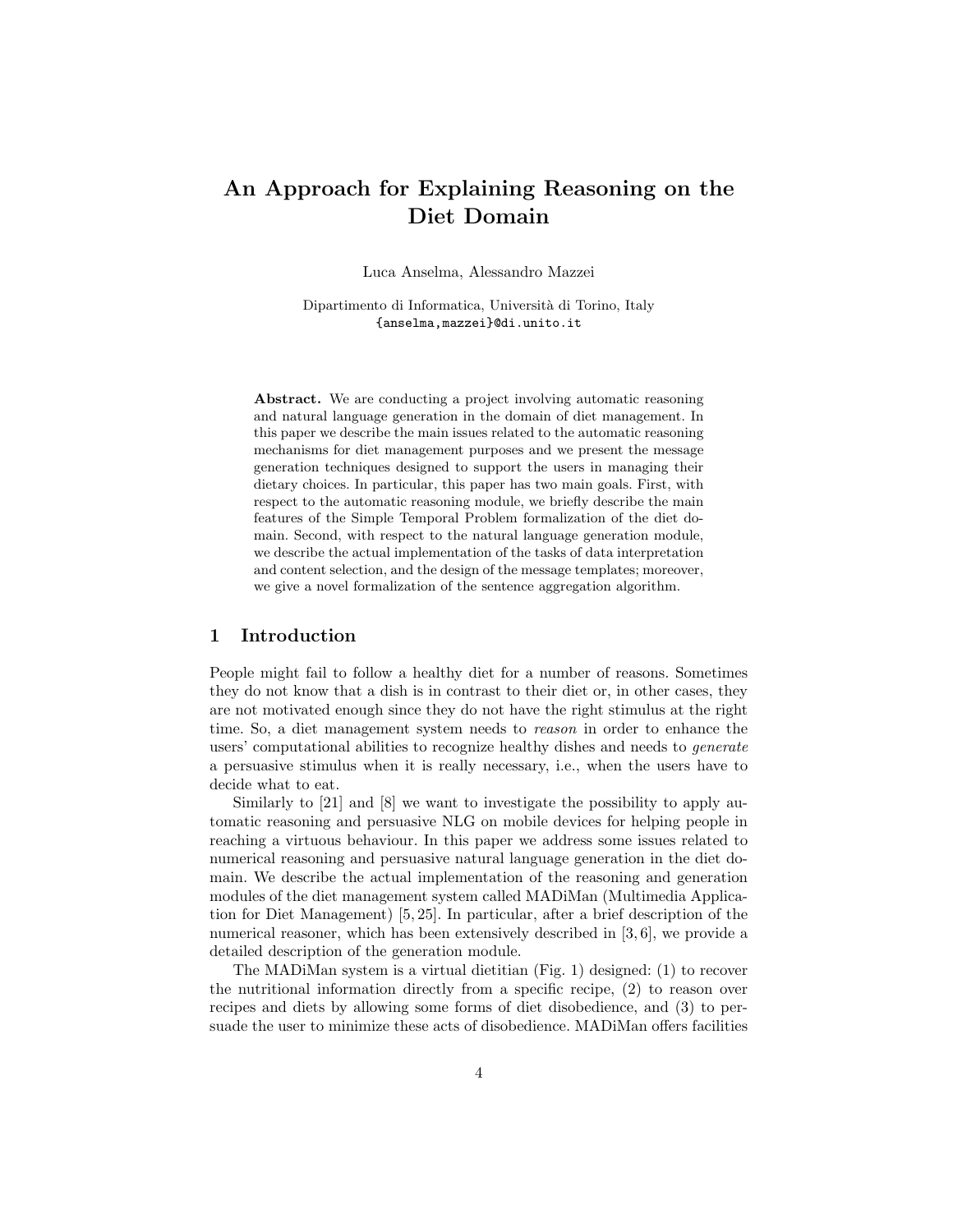

Fig. 1. The architecture of the diet management system.

to check the compatibility and to foresee the impact that a specific meal has on a specific diet. In a diet it is necessary to consider parameters such as energy requirements and the amount of macronutrients such as carbohydrates, lipids and proteins. The medical literature (e.g., [23]) provides Dietary Reference Values (DRVs) that can be computed from user information such as weight, gender, age, lifestyle. In MADiMan the reasoning module is a numerical reasoner based on Simple Temporal Problems (STPs) where we represent the DRVs as STP constraints [11] by substituting the temporal distance with the DRVs and the caloric values of a dish distributed on the three macronutrients [6]. By using the ideal value for calories, MADiMan evaluates the compatibility of the specific dish with the actual status of the diet. Moreover, in order to provide a user-friendly information not limited to "consistent/inconsistent" answer and to make it also useful for the sake of user persuasion, MADiMan converts the numerical reasoning into a symbolic form that is suitable for the generation of NL messages [31].

In the applicative scenario, the interaction between the man and the food is mediated by an artificial intelligent system that encourages or discourages the user to eat a meal that s/he intends to eat. The main factors that the system needs to manage are: (1) the diet that the user intends to follow, (2) the food that has been eaten in the last days, and (3) the specific recipes of the dishes and the nutritional values of their ingredients. The complete MADiMan system is composed of five modules (see Fig. 1): a smartphone application (app), a central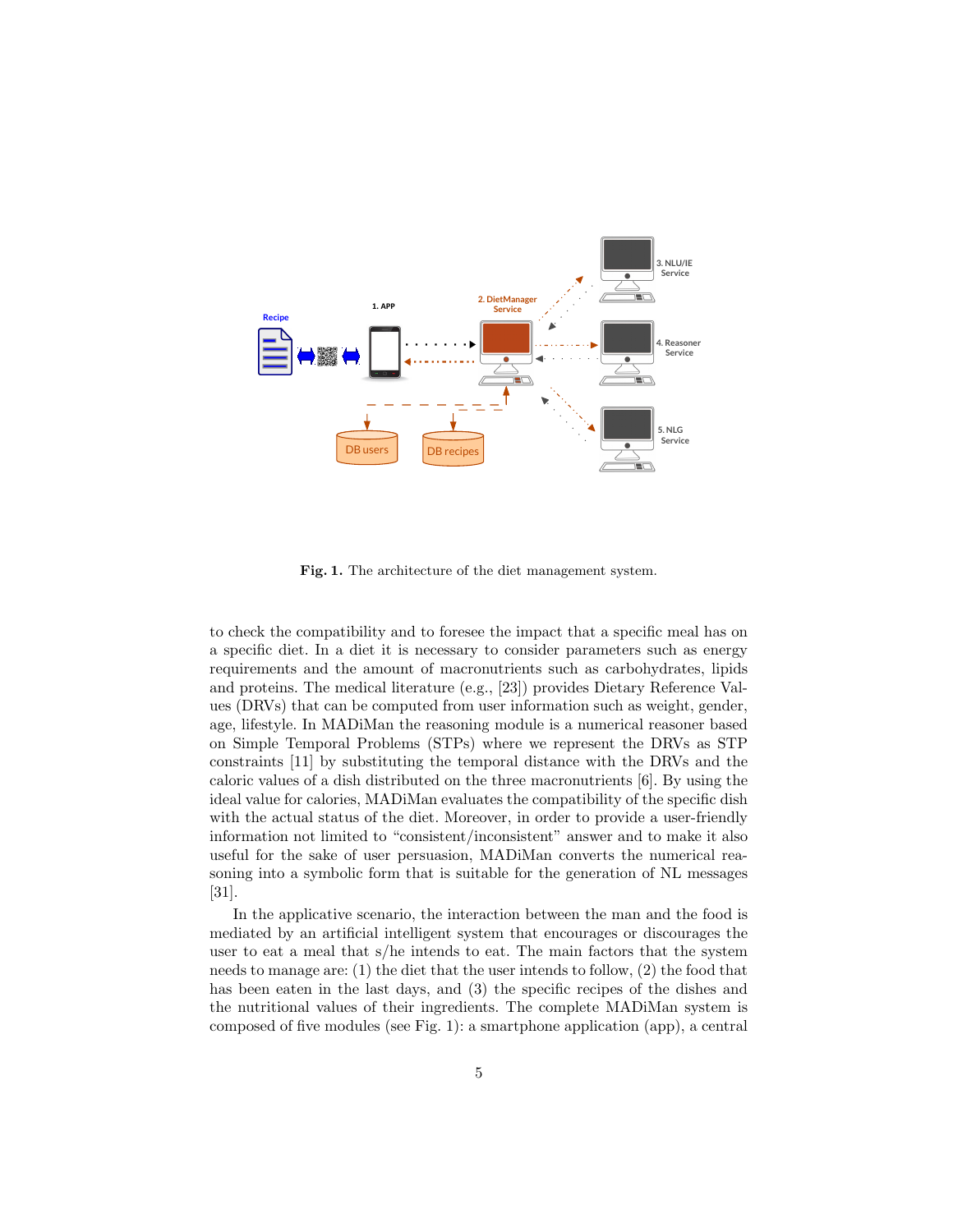module that manages the information flow (DietManager), a Natural Language Understanding / Information Extraction (NLU/IE) module, a reasoning module (Reasoner), a natural language generator module (NLGenerator). Upon a registration where the user provides her anthropometric data, the information flow follows this pattern:

- 1. The user, by using the app, recovers the QR-code of a specific recipe, or finds the recipe using full-text search.
- 2. The app, using the DietManager service, retrieves the user diet together with the list of the food that the user has eaten in the last days. Moreover, the DietManager retrieves the specific recipe of the specific dish.
- 3. The NLU/IE module computes the salient nutrition information about the specific dish.
- 4. The Reasoner, using the user diet and the list of the food that has been eaten in the last days, produces a judgment about the dish for the user.
- 5. The NLGenerator uses the result given by the Reasoner, produces an explanation for the user in plain natural language and/or in a multimedial format (e.g. by using icons).
- 6. The DietManager sends the result produced by the NLGenerator to the app: the user will see this final result on her smartphone. If the user decides to eat the dish, the app will send this information to the DietManager that will update the list of food eaten. So, the DietManager plays the role of a hub.

We think that this system could be commercially attractive at least in two contexts. The first context is the medical one, where users (e.g. patients affected by essential obesity) are strongly motivated to strictly follow a diet and need tools that help them. The second context is the one involving, e.g., healthy fast food or restaurant chains, where the effort of deploying the system can be rewarded by an increase in customer retention. However, for a complete implementation, in the diet management architecture depicted in Figure 1 there are a number of choices which need to be experimentally evaluated. For instance, there are many technologies available on smartphones, such as the GPS localization or speech recognition, that could be used for the insertion of the data. All these choices are important to create a highly usable system supporting and motivating users in their daily life [24].

In this paper<sup>1</sup>, we first briefly describe the STP reasoner in Section 2, and second we give some details concerning the NLG module in Section 3. In particular we describe current implementation of three specific modules of the generator: in Section 3.1, we describe the data interpretation and content selection process for converting the numerical output of the STP reasoner into a symbolic form. In Section 3.2, we describe the design of five templates for the realization of the persuasive messages for the three macronutrients, and in Section 3.3 we provide a novel formalization of the algorithm used to aggregate the messages. Finally, Section 4 closes the paper with some conclusions and pointers to future work.

 $1$  Some details on the app, the DietManager service, the NLU/IE service can be found on the webpage of the project MADiMan: http://di.unito.it/madiman.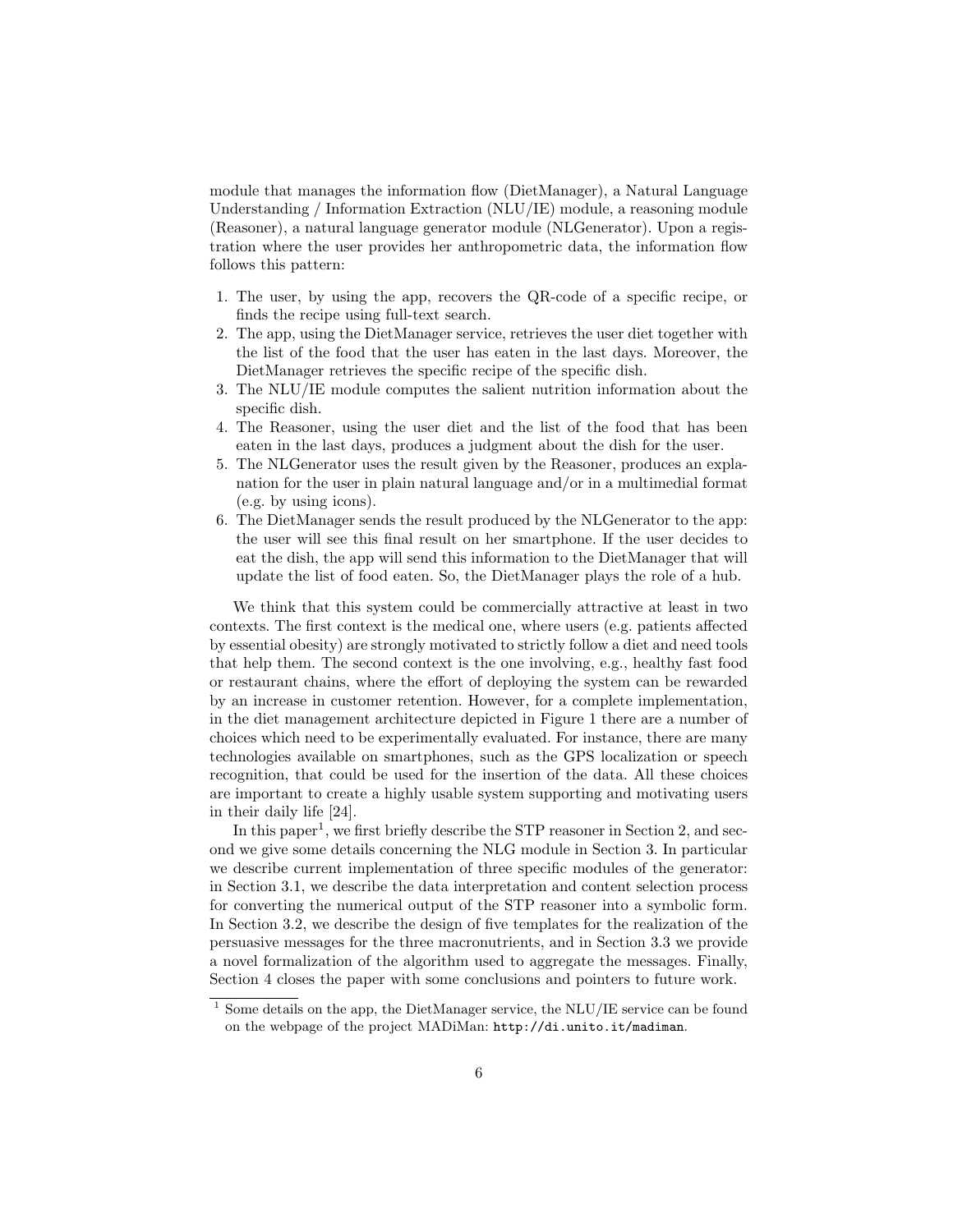## 2 Automatically reasoning on diets

In this section first we introduce "Simple Temporal Problem" (STP), and then we describe how we exploit STP for representing reasoning over dietary information. In contrast to other approaches to diet formalization, for example  $[15]^2$  which is based on ontologies, we approach the diet management problem from a numerical perspective since STP is a numerical constraint satisfaction formalism.

#### 2.1 Simple Temporal Problems

An *STP constraint* [11] is a bound on differences of the form  $c \leq x-y \leq d$ , where  $x$  and  $y$  are temporal points and  $c$  and  $d$  are numbers whose domain can be either discrete or real. An STP constraint can be interpreted in the following way: the temporal distance between the temporal points x and y must be between  $c$ the lower bound of the distance – and  $d$  – the upper bound. It is also possible to impose strict inequalities (i.e.,  $\lt$ ) and to use  $-\infty$  and  $+\infty$  to denote the fact that there is no lower or upper bound, respectively. An STP is a conjunction of STP constraints.

STP can be represented as a graph whose nodes are the temporal points and the arcs are labeled with the temporal distance between the points.

A prominent feature of STP is that the problem of determining the consistency of an STP is tractable and the algorithm employed, i.e., an all-pairs shortest paths algorithm such as Floyd-Warshall's one, also obtains the minimal network. A minimal network is equivalent to the original STP and it makes explicit all the implied STP constraints by representing the strictest constraint between each pair of point, which corresponds to the minimum and maximum distance between each pair of points. Floyd-Warshall's algorithm is correct and complete on STP, i.e. it performs all and only the correct inferences while propagating the STP constraints [11]. Its temporal computational cost is cubic in the number of the temporal points.

### 2.2 Reasoning on the energy requirements and energy intake

It has been proven that excessive calorie intake – and subsequent obesity – increases the risk of developing chronic disease and decreases life expectancy [17]. In order to restrict calorie intake, one of the most important feature to be taken into account in a diet is the total energy requirement. In particular, from a user's weight, gender and age, using Schofield equation [34], it is possible to estimate her basal metabolic rate as reported in Table 1. For example a 40-year-old male who weighs 71.3 kg has an estimated basal metabolic rate of 1690 kcal/day. Such value is then adjusted by multiplying the basal metabolic rate by a factor related with the physical activity of the individual; for example, if the person has a sedentary lifestyle, a factor of 1.45 is employed so that he has a total energy requirement of  $1690 \cdot 1.45 = 2450 \text{ kcal/day}$ . It is worth noting that our

<sup>2</sup> We thank an anonymous reviewer for pointing us to this work.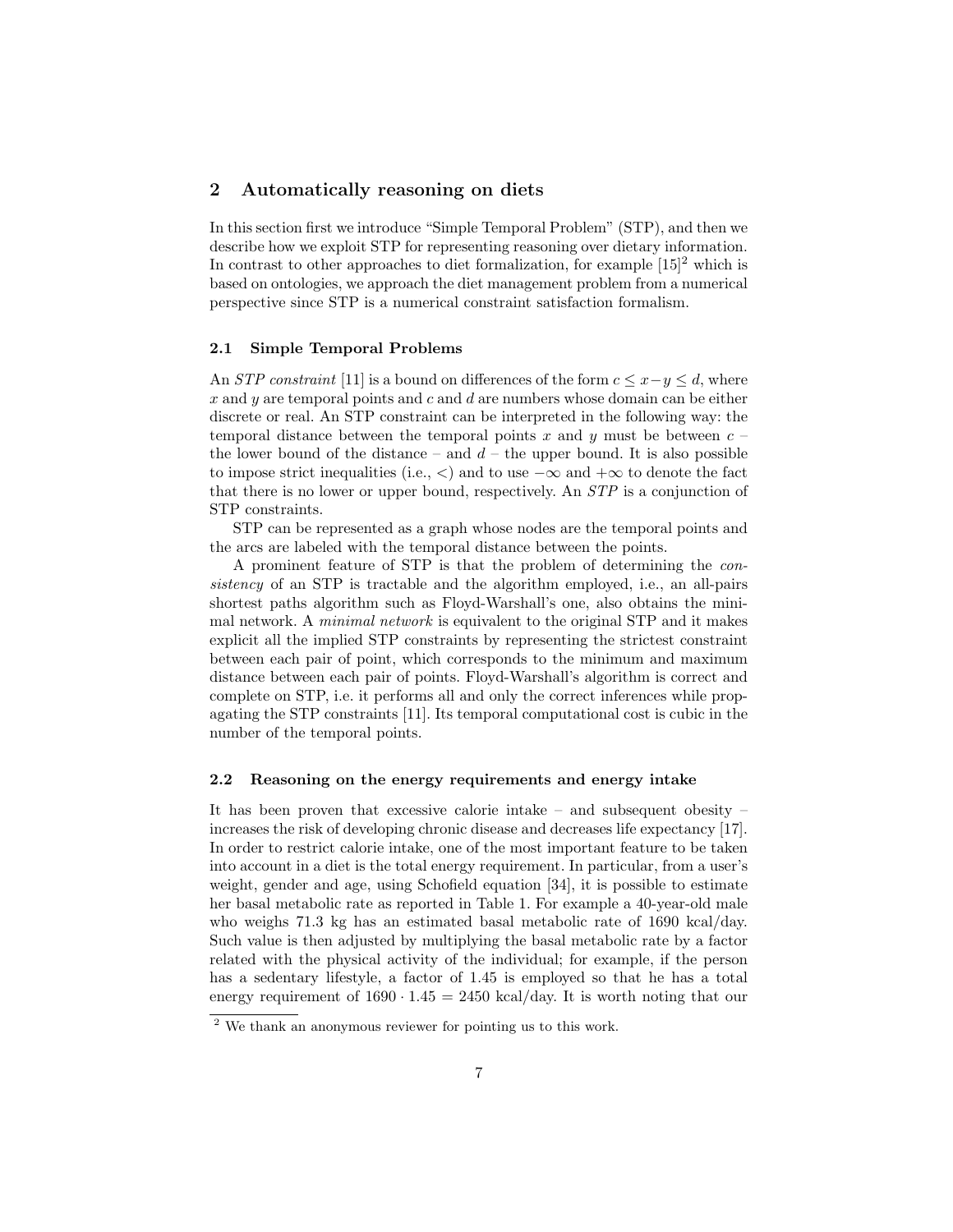system does not depend on the particular formula used to compute the total energy requirement, and it is possible to employ other formulas or the dietitian can even empirically estimate the value for specific patients.

Using STP constraints it is possible to represent the total energy requirement and also the dietary prescription regarding the meals' calorie amounts. For instance, the daily energy requirement of 2450 kcal/day is represented by the STP constraint  $day_E - day_S = 2450$  and the recommendation to eat a lunch of minimum 500 kcal and maximum 600 kcal is represented by the STP constraint  $500 \leq lunch_E-lunch_S \leq 600$ , where  $day_E$ ,  $day_S$ , lunch<sub>E</sub> and lunch<sub>S</sub> represent the end and the start of the day and of the lunch, respectively.

### 2.3 Supporting dietary transgressions

We exploit the STP framework to allow users to make small deviations from the ideal goal of sticking to their energy requirements and to know in advance what are the consequences of such deviations on the rest of the diet.

Thus, we admit a tolerance in adhering to the diet constraints. Such a tolerance generates loose constraints over the shortest periods (i.e., days and meals) and strict constraints over the longest periods (i.e., weeks), thus allowing episodes of transgression in the short term that however do not prevent a user from reaching the diet goal. Let  $\sigma_w$ ,  $\sigma_d$  and  $\sigma_m$  be the tolerances for the week, the days and the meals respectively,  $\sigma_w \leq \sigma_d \leq \sigma_m$ . For example the recommended energy requirement of 2450 kcal/day, considered over a week and considering a tolerance  $\sigma_w$ , results in a constraint such as  $2450 \cdot 7 \cdot (1 - \sigma_w) \leq week_E - week_S \leq 2450 \cdot 7 \cdot (1 + \sigma_w)$  and for the single days we allow the user to have a tolerance  $\sigma_d$ , thus resulting in the constraints 2450 ·  $(1 - \sigma_d) \leq$  Sunday<sub>E</sub> – Sunday<sub>S</sub>  $\leq$  2450 ·  $(1 + \sigma_d), \ldots,$  $2450 \cdot (1 - \sigma_d) \leq Saturday_E - Saturday_S \leq 2450 \cdot (1 + \sigma_d)$  (see Fig. 2a).

For single meals we consider that the energy assumption for the day is split among the meals; for example, assigning 20% for breakfast, 40% for lunch and 40% for dinner, and that we allow a tolerance of  $\sigma_m$ , we obtain constraints such as  $2450 \cdot 20\% \cdot (1 - \sigma_m) \leq Sunday\text{-}breakfast_E - Sunday\text{-}breakfast_S \leq$  $2450·20\%·(1+\sigma_m)$  and  $2450·20\%·(1-\sigma_m) \leq Sunday\_lunch_E-Sunday\_lunch_S \leq$  $2450 \cdot 20\% \cdot (1 + \sigma_m).$ 

|           | Age (years) Basal metabolic rate (kcal/day)      |  |
|-----------|--------------------------------------------------|--|
| Men       |                                                  |  |
| $18 - 29$ | $((0.063 \cdot weight) + 2.896) \cdot 238.8459$  |  |
| $30 - 59$ | $((0.048 \cdot weight) + 3.653) \cdot 238.8459$  |  |
| >60       | $((0.049 \cdot weight) + 2.459) \cdot 238.8459)$ |  |
| Women     |                                                  |  |
| $18 - 29$ | $((0.062 \cdot weight) + 2.036) \cdot 238.8459$  |  |
| $30 - 59$ | $((0.034 \cdot weight) + 3.538) \cdot 238.8459$  |  |
| >60       | $((0.038 \cdot weight) + 2.755) \cdot 238.8459$  |  |

Table 1. Schofield equation for estimating the basal metabolic rate [34].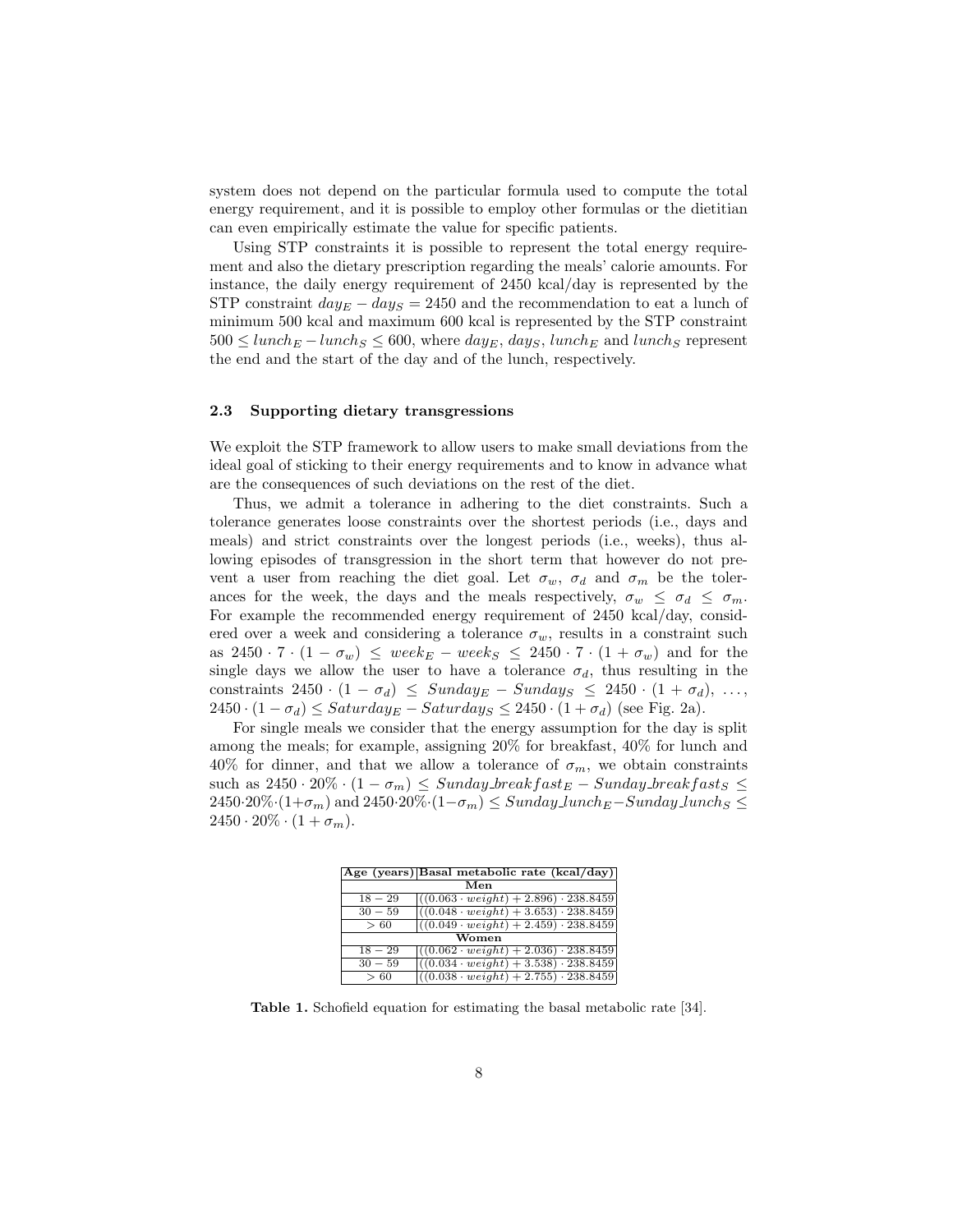

Fig. 2. a) Example of STP constraints for a week (with  $\sigma_w = 0$  and  $\sigma_d = 10\%$ ). For space constraints the constraints for the meals are not represented. b) Example of STP constraints after three day when the user has eaten 2690 kcal and the constraint propagation has been performed.

In order to build a sound STP, it is also necessary to add STP constraints such the ones that impose that a day ends when the subsequent day starts (see, for example, the constraints 0 in Fig. 2a), that a week starts when the first day of the week starts, that a week ends when the last day of the week ends and the analogous constraints for the meals.

A compatible meal is a meal that satisfies all the STP constraints that involve such a meal.

#### 2.4 Representing and reasoning on the diet and the food

We wish to support users into taking advantage of the information regarding the actual meals they consume. In this way, such users can apprehend what are the consequences on their diet of eating a specific meal and they could use such information to make informed decisions about their current or future meals. Therefore it is necessary to "integrate" the information about the eaten meals with the dietary recommendations. Thus, as the users eat their meals, we substitute in the STP the original STP constraint related with the diet with the information regarding the actual energetic supply of such meals.

For example, let us suppose that a user on Sunday, Monday and Tuesday had an actual intake of 2690 kcal for each day. This corresponds to adding to the STP the new constraints  $Sunday_E-Sunday_S = 2690, \ldots, Tuesday_E-Tuesday_S =$ 2690. Then, propagating the constraints of the new STP, we discover (see Fig. 2b) that (i) the STP is consistent and thus the intake is compatible with the diet and (ii) on each remaining day of the week the user has to assume a minimum of 2205 kcal and a maximum of 2465 kcal.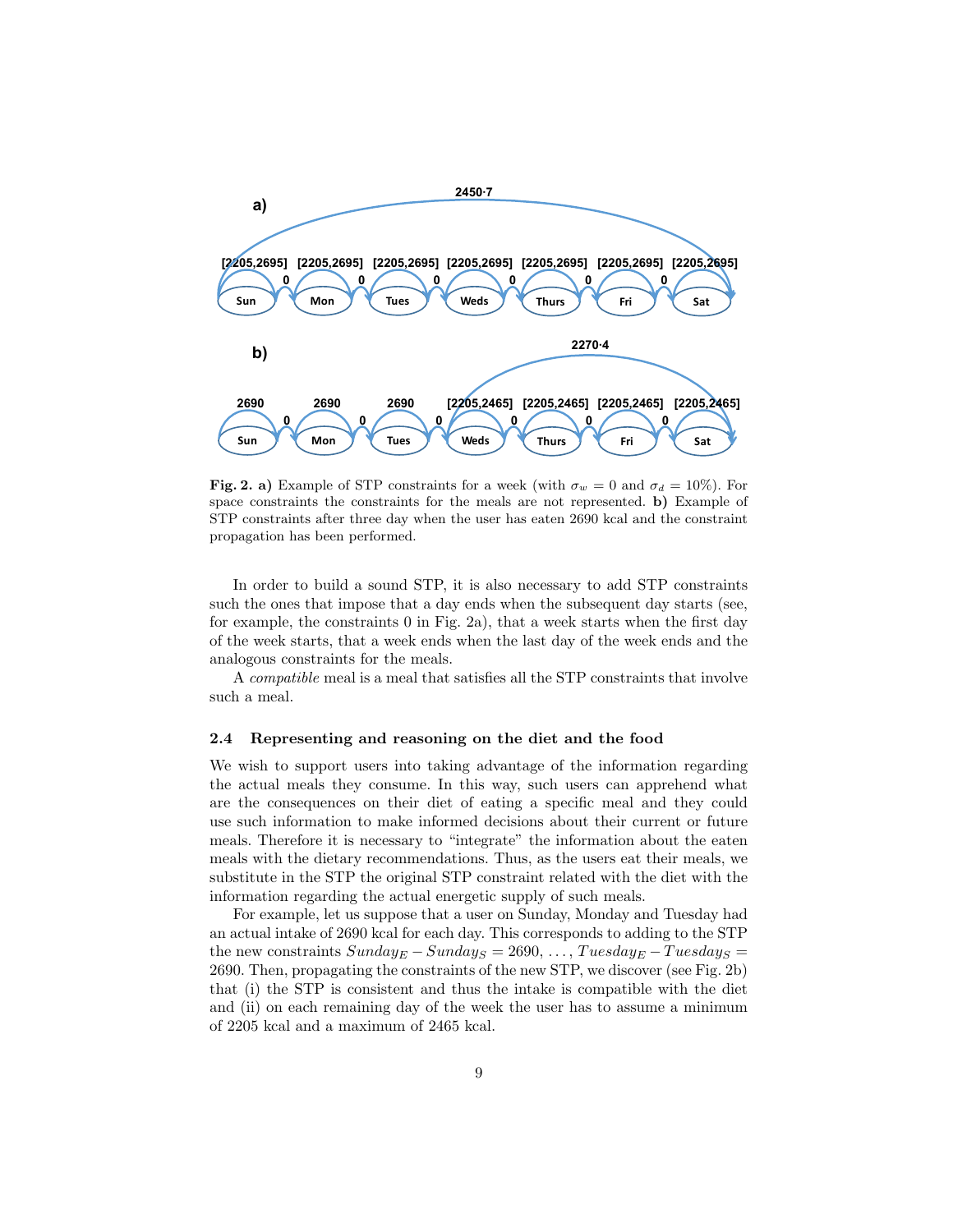## 3 Persuasive NLG for diet

A widespread architecture for NL generation, especially in applicative contexts, is a pipeline composed by three distinct modules: the document planning, the sentence planning and the surface realization [32]. Each one of these modules addresses distinct issues, in particular: (1) in the document planning one decides what to say, i.e., which information contents will be communicated; (2) in the sentence planning, the focus is on the design of a number of features that are related to the information contents as well as to the specific language, as the choice of the words; (3) in the surface realization, sentences are finally generated on the base of the decision taken by the previous modules and by considering the constraints related to the language-specific word order and inflections.

For our system, the contents of information that have to be communicated, i.e. the document planning, are produced by the STP reasoner, and we need to convert such contents into a human-readable form: we address this issue in the Section 3.1. Moreover, with the aim to easily implement in the messages the prescriptions of the persuasion theories, we adopted the simplest architecture for NLG. Similar to other works, e.g. [15], we treat sentence planning and surface realization in one single module by adopting a template-based approach. We describe the templates in the Section 3.2. Finally, in Section 3.3 we formalize the sentence aggregation algorithm used to merge messages concerning distinct macronutrients.

#### 3.1 Data interpretation and content selection

In order to show to the user a meaningful feedback, it is necessary to interpret the data resulting from the STP. Here we consider the case where the user proposes to the system a dish, the system obtains its caloric value, translates it along with the user's diet and past meals into an STP and, by propagating the constraints, obtains the minimal network. For sake of clarity, we present the content selection algorithm by considering one single generic macronutrient, but the real suitability of a dish depends on the results of the three macronutrients (see Section 3.3).

Using the resulting STP it is possible to classify the proposed dish in one of the following five cases: permanently inconsistent  $(I_1)$ , occasionally inconsistent  $(I_2)$ , consistent and not balanced  $(C_1)$ , consistent and well-balanced  $(C_1)$  and consistent and perfectly balanced  $(C_3)$ . In the cases  $I_1$  and  $I_2$  the energy supply of the dish is inconsistent. In case  $I_1$  the energy supply is inconsistent with regard to the user's diet as represented in the STP considering the tolerance values. The dish cannot be accepted even independently of the other food the user may possibly eat. This case is detected by considering whether the nutritional value of the dish violates a constraint in the STP. In case  $I_2$  the dish per se does not violate the diet constraints, but – considering the past meals the user has eaten – it would preclude to be consistent with the diet. Thus, it is inconsistent now, but in the future, e.g., next week, it could become possible to choose it. This case is detected by determining whether the energy supply, despite it satisfies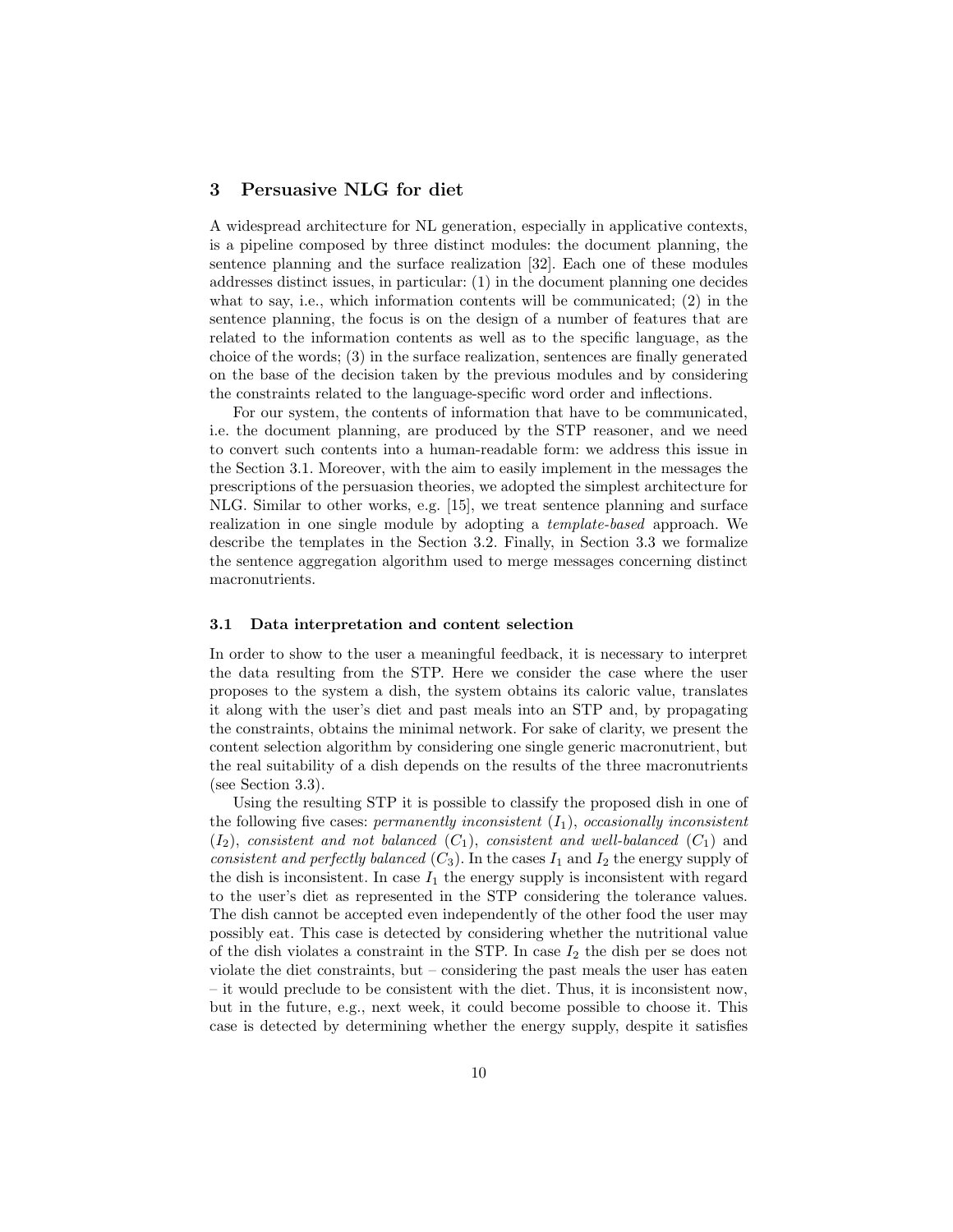

Fig. 3. Classification of an inconsistent/consistent value of a meal's energy supply given the minimum and maximum value of an STP constraint.

the constraints in the initial STP, is inconsistent with the STP that contains also the constraints related to the food that the user has actually eaten so far.

In the cases  $C_1$ ,  $C_2$  and  $C_3$  the value of the energy supply is consistent with the diet, also taking into account the other meals that the user has already eaten. It is possible to detect that a meal is consistent by exploiting the minimal network of the STP: if the value of the energy supply is included between the lower and upper bounds of the relative STP constraint, then the STP is certainly consistent and the meal is consistent with the diet. A consistent but not balanced choice of a meal will have consequences on the rest of the user's diet because the user will have to "compensate" it. Thus we distinguish three cases depending on the level of the adequacy to the diet of the meal's energy supply. In order to discriminate between the cases  $C_1$ ,  $C_2$  and  $C_3$ , we consider how the value of the energy supply stacks upon the allowed range represented in the related STP constraint. We assume that the mean value is the "ideal" value according to the diet's goals and we consider two parametric user-adjustable thresholds relative to the mean: we classify the meal according to the distance from the ideal value as not balanced  $(C_1)$ , well balanced  $(C_2)$  or perfectly balanced  $(C_2)$  (see Fig. 3). In particular, we distinguish between excess or lack of energy supply for a meal: if a meal is in excess (lacking) with regard to the ideal value, we tag the meal with the keyword *hyper* (*hypo*). This information is exploited in the generation of the messages.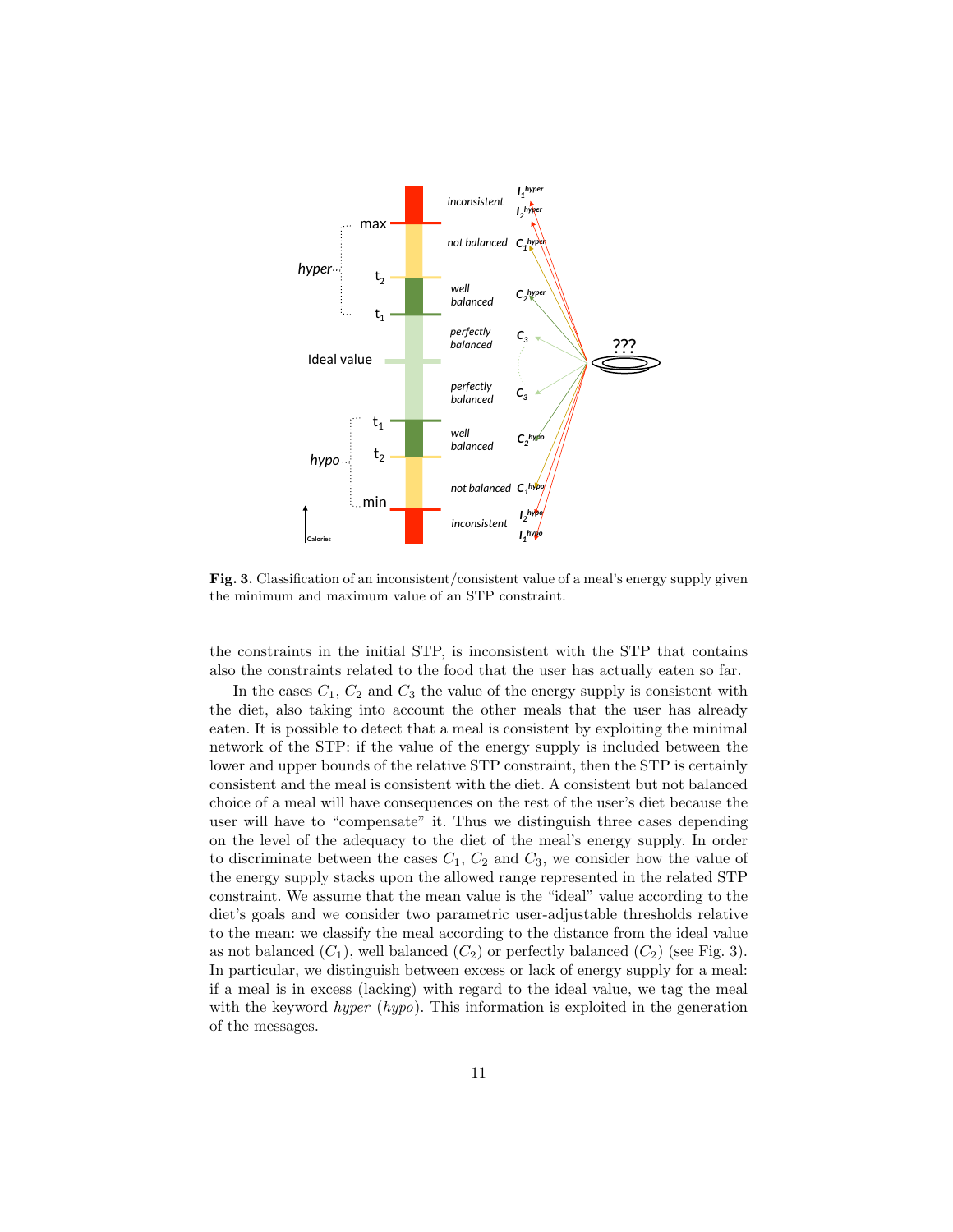#### 3.2 Designing five templates for realizing persuasive messages

In order to convert in sentences the five possible kinds of output of the STP reasoner, at this stage of the project we adopted a simple template-based realizer that produces five kinds of messages designed for persuasion. We use five templates to communicate the five cases of output of the reasoner, that are  $I_1$ ,  $I_2, C_1, C_2$  and  $C_3$ . For sake of clarity, we describe the templates by assuming one single macronutrient. In the Section 3.3 we discuss how to aggregate the three messages generated for the three distinct macronutrients.

In the NLG community there are a few works treating the generation of persuasive messages the diet domain, e.g. [27, 15]. Moreover, a larger number of works considering the application of NLG for presenting the results of automated reasoning to the user, especially in the case of expert systems, e.g. [36, 7, 22]. Moreover, a number of theories on the design of persuasive textual and multimedial messages have been proposed in the last years. Most of these theories can be split in two narrow categories. The first category includes the theories that approach the persuasion from a practical and empirical point of view, by using strategies and methods typical of the psychology and of the interaction design [16, 30, 9, 21]. The second category includes the theories that approach the persuasion from a theoretical point of view, by using strategies and methods typical of strong artificial intelligence and cognitive science [20, 33, 19].

As a working hypothesis, the actual implementation of the generator produces messages following a fixed rhetorical schema. So, the final message will be composed by three parts: a global evaluation of the dish, three evaluations for the macronutrients (i.e. carbohydrates, lipids, proteins), and a suggestion on the future dishes to eat.

In Table 2, we report the five cases obtained by the interpretation of the output of the reasoner and the direction of the deviation (column  $\mathbf{O}$ ), and the template<sup>3</sup> (column Message Template). Indeed, the final message is obtained by modifying the templates on the basis of the specific values for the motivation of inconsistency that can be extracted by interpreting the output of the reasoner (cf. Section 3.1) and some possible suggestions that can guide the choices of the user in the next days. The suggestions can be obtained by querying a database in order to couple the excess (deficiency) of a macronutrient with a dish that can compensate this excess (deficiency). In particular, for the reasoner's outputs  $I_1$ ,  $I_2, C_1$  and  $C_2$ , we need to distinguish the case of a dish low in a macronutrient (hypo in Table 2) with respect to the case of a dish high in a macronutrient (hyper). If the dish is classified as hypo (hyper), we insert into the message a suggestion to consume in the next days a dish with an increased (reduced) amount of that macronutrient.

## Adopting persuasion theories in the templates

<sup>&</sup>lt;sup>3</sup> For space reasons, we report here the English version of the message and we omit the original Italian version.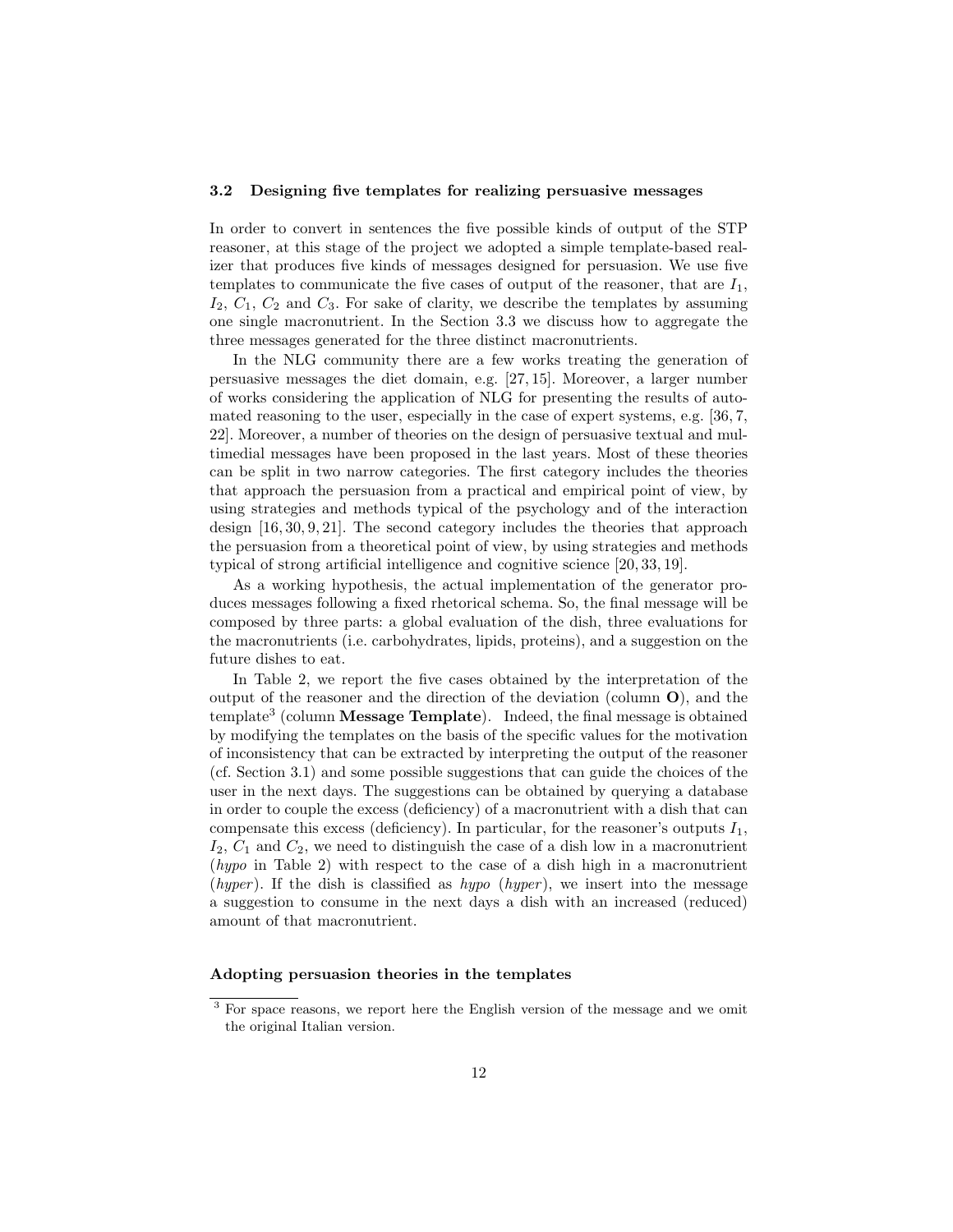|                           | Message Template                                                                                                |
|---------------------------|-----------------------------------------------------------------------------------------------------------------|
| $I_1^{hypo}$              | This dish is not good at all, it's too poor in proteins!                                                        |
| $I_2^{hypo}$              | You cannot have this dish now because it doesn't provide enough proteins,                                       |
|                           | but if you eat a nice dish of beans Sunday, you can have it on                                                  |
|                           | Monday.                                                                                                         |
| $\left C_1^{hypo}\right $ | This dish is good, but it's <u>poor in proteins</u> . In the next days you'll have to eat really more proteins. |
|                           |                                                                                                                 |
| $\mathcal{C}^{hypo}_2$    | This dish is OK, but it's a bit poor in proteins. In the next days you'll                                       |
|                           | need more proteins! :)                                                                                          |
| $C_3$                     | (Great choice! This dish is perfect for the proteins in your diet :)                                            |

Table 2. The persuasive message templates for the STP modeling caloric value for the proteins. The underlined text vary among the three macronutrients.

Similar to [21], the Cialdini's general theory of persuasion has inspired our design of the messages [9]. Cialdini states that there are six patterns which are characteristic of human nature: (1) Reciprocity: people feel obligated to return a favor, (2) Scarcity: people will value scarce products, (3) Authority: people value the opinion of experts, (4) Consistency: people do as they said they would, (5) Consensus: people do as other people do, (6) Liking: we say yes to people we like. Note that compared to the six Cialdini's persuasion patterns, all the messages in Table 2 belong to the patterns of authority and consistency.

With respect to the low-level linguistic strategies, by following [33], we used a number of adverbs (little bit, very, really) in order to enhance or mitigate a message for the cases  $I_1$ ,  $I_2$ ,  $C_1$  and  $C_2$ . Furthermore, compared to Guerini et al. persuasive strategies taxonomy [19], we can see that all the messages belong to one single category, called *action-inducement*  $\mathcal{B}$  goal-balance  $\mathcal{B}$  positiveconsequence. This strategy induces an action (i.e. to choose a dish), by using the user's goal (i.e. a healthy diet) and by using the benefits deriving from this goal. Finally, note that in the messages  $C_2$  and  $C_3$  we used emoticons. Indeed, some studies have showed that the use of emoticons in written texts can increase the communicative strength of a specific class of messages. In particular, Dirke has showed that the use of emoticons sets a tone of friendship to the communication and can increase the positive value of the message [12].

#### 3.3 Modelling aggregation for messages on macronutrients

The aggregation plays an important role to generate fluent and efficient texts [13]. In the previous section we presented a template-based approach for the generation of a message concerning one single macronutrient. In this section we introduce an algorithm for aggregating the three messages for the three macronutrients. We write  $(O_C, O_L, O_P)$  to indicate the symbolic output for carbohydrates, lipids and proteins respectively, where

$$
O_X \in \{I^{hyper}_1, I^{hyper}_2, I^{hyper}_2, I^{hyper}_2, C^{hyper}_1, C^{hyper}_2, C^{hyper}_2, C^{hyper}_2, C^{hyper}_3\}
$$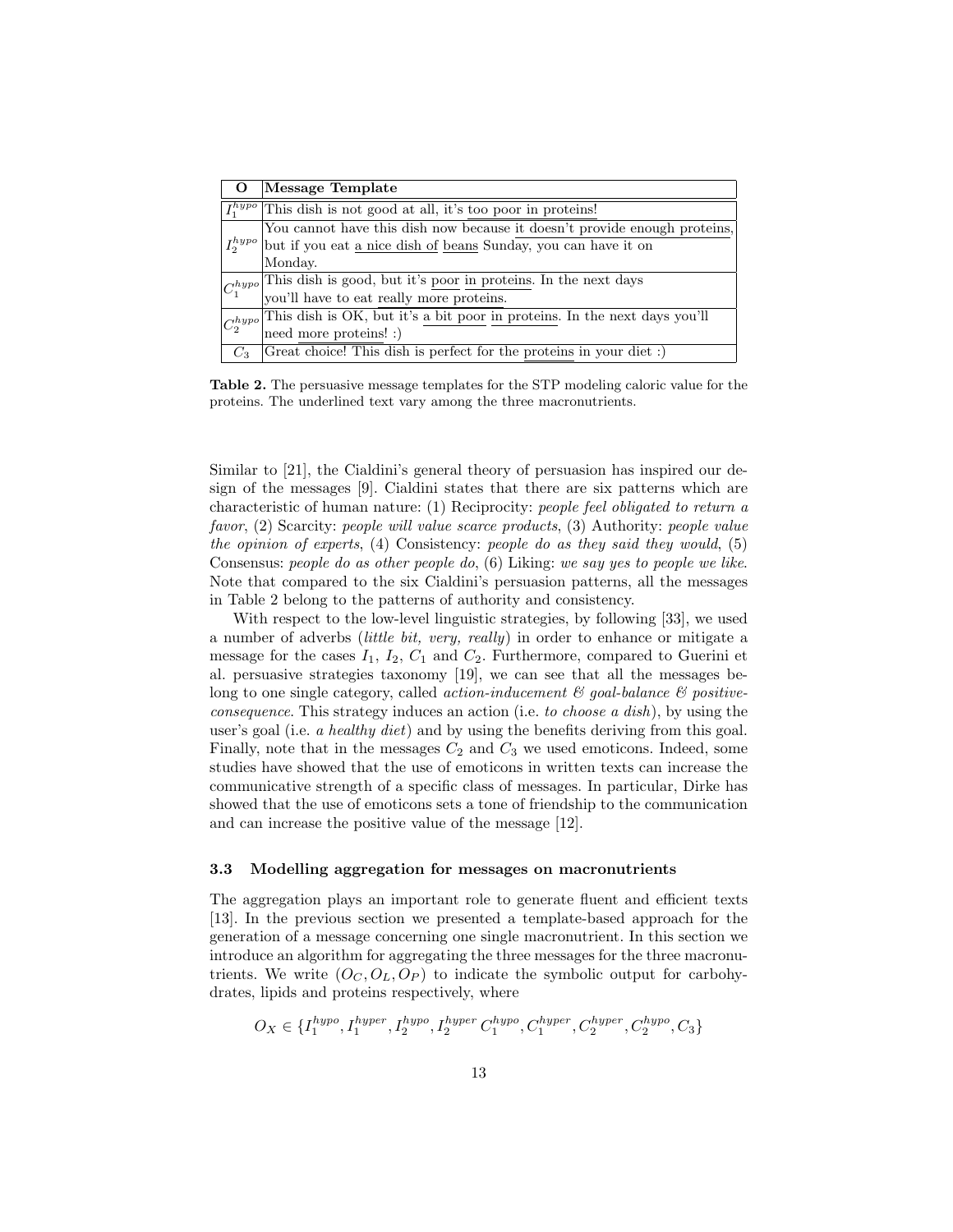Indeed, a trivial aggregation strategy could merge only messages that belong to the same category, i.e.  $O_x=O_y$ : this simple strategy corresponds to the *syntac*tic aggregation in the classification of [29]. However, we design an aggregation strategy that accounts for a more sophisticated form of *conceptual aggregation*. The general idea of the aggregation algorithm is to merge messages that are in same category giving more emphasis to the incompatibility messages. So, there are three alternative cases:

- **A.**  $\exists X \in \{C, L, P\} : O_X = I_1^{hypo} \vee O_X = I_1^{hyper}$
- **B.**  $\forall X \in \{C, L, P\} : (O_X \neq I_1^{hypo} \land O_X \neq I_1^{hyper}) \land \exists Y \in \{C, L, P\} : (O_Y =$  $I_2^{hypo} \vee O_Y = I_2^{hyper}$
- **C.** otherwise, i.e.  $\forall X \in \{C, L, P\} \exists i \in \{1, 2, 3\} : (O_X = C_i^{hypo} \vee O_X = C_i^{hyper})$

In the case **A**, there is at least a permanent inconsistency for a macronutrient, in the case B. there is no permanent inconsistencies but at least an occasional inconsistency, and in the case C. all the macronutrients are consistent.

In the cases **A.** and **B.**, we aggregate the messages by exploiting the information about incompatibility, that is (i) by merging the messages about incompatible macronutrients, (ii) by removing the messages concerning the compatible macronutrients; moreover, for the case  $B$ ., (iii) we give a suggestion for the future meals. For instance, suppose that the symbolic interpretation of the STP gives  $(O_C = I_1^{hypo}, O_L = I_1^{hypo}, O_P = C_1^{hyper})$ , the final message will be:

You cannot eat this dish because it's too poor in carbohydrates and lipids! while in the case of  $(O_C = I_2^{hypo}, O_L = C_2^{hypo}, O_P = I_2^{hypo})$ , the final message will be:

You cannot have this dish now because it doesn't provide enough carbohydrates and proteins, but if you eat a nice dish of pasta and beans on Sunday, you can have it on Monday.

In the case  $C$ , that is when the macronutrients are all compatible, we define 10 distinct aggregation patterns (cf. [10]) by considering the possible occurrences of the values  $C_1$ ,  $C_2$  and  $C_3$  in  $(O_C, O_L, O_P)$  disregarding the order (i.e. the specific macronutrient).

In this case the algorithm first aggregates messages belonging to categories  $C_1$ and  $C_2$ , and second orders the aggregated messages. The order of the aggregated messages follows their compatibility value: the idea is to start with the most positive feedback, as suggested by some theories of persuasion [35, 14]. Formally, the patterns aggregate two messages  $O_x = C_i$  and  $O_y = C_j$  if  $i, j \in \{1, 2\}$ , and the message  $O_x = C_i$  will be communicated earlier of  $O_y = C_j$  if  $i > j$ . For instance, in the case of  $(O_C=C_1^{hypo}, O_L=C_2^{hypo}, O_P=C_3)$ , the aggregated message will be:

This dish is good. It is perfect for the proteins, but it is a bit poor in lipids and really poor in carbohydrates,

while in the case of  $(O_C=C_3, O_L=C_2^{hyper}, O_P=C_3)$ , the aggregated message will be:

This dish is good. It is perfect for the proteins and the carbohydrates, but it is a bit too rich in lipids.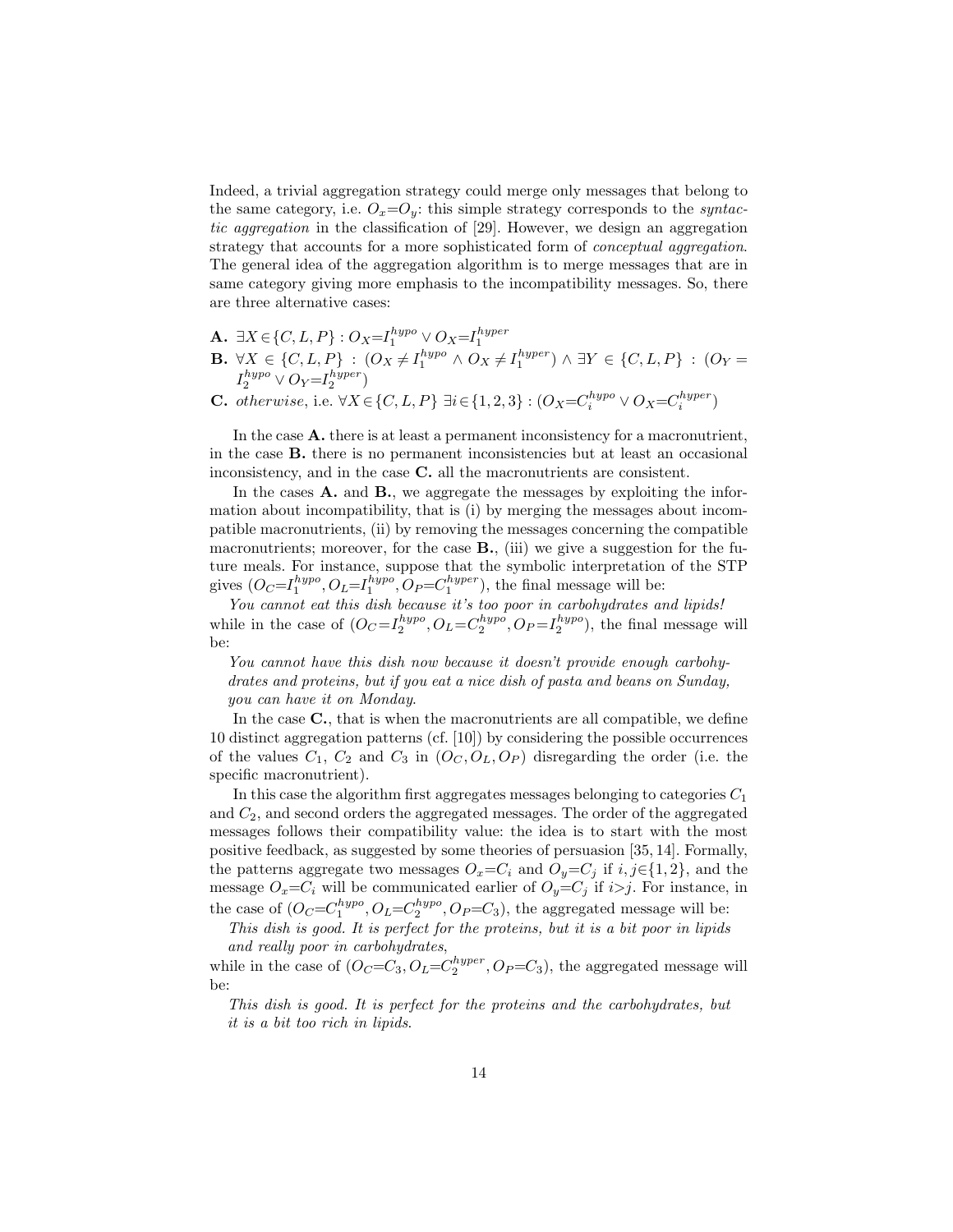## 4 Conclusions and future work

In this paper we have described an approach for diet management based on automatic numerical reasoning and natural language generation. We have introduced the main features of an STP-based reasoning for the diet domain. Moreover, we have illustrated the design of the NL generation of persuasive messages in the diet domain, i.e. content selection, linguistic design of templates and aggregation algorithm.

As a future work, in order to augment the variety of the messages, we intend to replace the template-based realizer with a realization engine [18, 26].

We have some experience on working on patient data and collaborating with hospitals  $[28, 2, 1, 4]$  and we envision a collaboration with hospital dietitians to evaluate the system by comparing the persuasive NLG output with graphical output representing the numerical values of the macronutrients. We are currently working on the implementation of a mobile app and on its exploitation in a human evaluation of MADiMan, performed by nutrition and dietistics students which will be supervised by some professional dietitians.

## References

- 1. Anselma, L., Bottrighi, A., Montani, S., Terenziani, P.: Extending bcdm to cope with proposals and evaluations of updates. IEEE Transactions on Knowledge and Data Engineering 25(3), 556–570 (2013)
- 2. Anselma, L., Bottrighi, A., Montani, S., Terenziani, P.: Managing proposals and evaluations of updates to medical knowledge: Theory and applications. Journal of Biomedical Informatics 46(2), 363–376 (2013)
- 3. Anselma, L., Mazzei, A., Piovesan, L., De Michieli, F.: Adopting stp for diet management. In: Proceedings of 2014 IEEE International Conference on Healthcare Informatics, ICHI 2014. p. 371 (2014)
- 4. Anselma, L., Montani, S.: Planning: Supporting and optimizing clinical guidelines execution. vol. 139, pp. 101–120 (2008)
- 5. Anselma, L., Mazzei, A.: Towards Diet Management with Automatic Reasoning and Persuasive Natural Language Generation. In: Progress in Artificial Intelligence - 17th Portuguese Conference on Artificial Intelligence, EPIA 2015, Coimbra, Portugal, September 8-11, 2015. Proceedings. pp. 79–90 (2015)
- 6. Anselma, L., Mazzei, A., De Michieli, F.: An artificial intelligence framework for compensating transgressions and its application to diet management. Journal of Biomedical Informatics 68, 58–70 (April 2017)
- 7. Barzilay, R., Mccullough, D., Rambow, O., Decristofaro, J., Korelsky, T., Lavoie, B., Inc, C.: A new approach to expert system explanations. In: 9th International Workshop on Natural Language Generation. pp. 78–87 (1998)
- 8. Braun, D., Reiter, E., Siddharthan, A.: Creating textual driver feedback from telemetric data. In: ENLG 2015 - Proceedings of the 15th European Workshop on Natural Language Generation, 10-11 September 2015, University of Brighton, Brighton, UK. pp. 156–165 (2015)
- 9. Cialdini, R.B.: Influence: science and practice. Pearson Education, Boston (2009)
- 10. Dalianis, H., Hovy, E.: Aggregation in natural language generation, pp. 88–105. Springer Berlin Heidelberg, Berlin, Heidelberg (1996)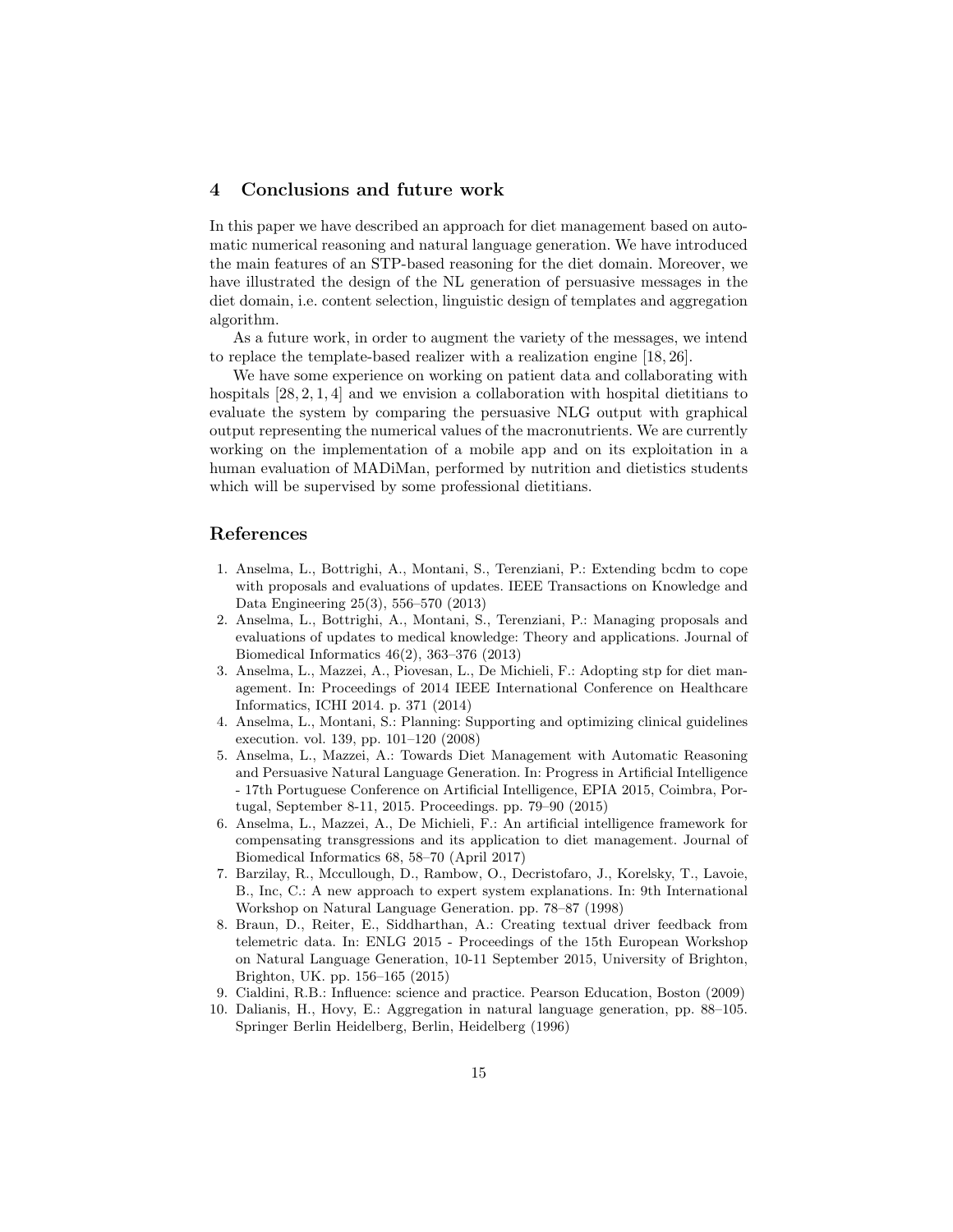- 11. Dechter, R., Meiri, I., Pearl, J.: Temporal constraint networks. Artif. Intell. 49(1-3), 61–95 (May 1991)
- 12. Derks, D., Bos, A.E.R., von Grumbkow, J.: Emoticons in computer-mediated communication: Social motives and social context. Cyberpsy., Behavior, and Soc. Networking 11(1), 99–101 (2008)
- 13. DiEugenio, B., Fossati, D., Yu, D., Haller, S.M., Glass, M.: Aggregation Improves Learning: Experiments in Natural Language Generation for Intelligent Tutoring Systems. In: ACL 2005, 43rd Annual Meeting of the Association for Computational Linguistics, Proceedings of the Conference, 25-30 June 2005, University of Michigan, USA. pp. 50–57 (2005)
- 14. Dohrenwend, A.: Serving up the feedback sandwich. Family practice management 9(10), 43–50 (2002)
- 15. Dragoni, M., Bailoni, T., Eccher, C., Guerini, M., Maimone, R.: A semantic-enabled platform for supporting healthy lifestyles. In: Proceedings of the Symposium on Applied Computing. pp. 315–322. SAC '17, ACM, New York, NY, USA (2017)
- 16. Fogg, B.: Persuasive Technology. Using computers to change what we think and do. Morgan Kaufmann Publishers, Elsevier (2002)
- 17. Fontana, L., Klein, S.: Aging, adiposity, and calorie restriction. JAMA 297(9), 986–994 (2007)
- 18. Gatt, A., Reiter, E.: SimpleNLG: A Realisation Engine for Practical Applications. In: Proceedings of the 12th European Workshop on Natural Language Generation. pp. 90–93. ENLG '09, Association for Computational Linguistics, Stroudsburg, PA, USA (2009)
- 19. Guerini, M., Stock, O., Zancanaro, M.: A taxonomy of strategies for multimodal persuasive message generation. Applied Artificial Intelligence 21(2), 99–136 (2007)
- 20. Hovy, E.H.: Generating Natural Language Under Pragmatic Constraints. Lawrence Erlbaum, Hillsdale, NJ (1988)
- 21. Kaptein, M., de Ruyter, B.E.R., Markopoulos, P., Aarts, E.H.L.: Adaptive persuasive systems: A study of tailored persuasive text messages to reduce snacking. TiiS 2(2), 10 (2012)
- 22. Lacave, C., Diez, F.J.: A review of explanation methods for heuristic expert systems. Knowl. Eng. Rev. 19(2), 133–146 (Jun 2004)
- 23. LARN: LARN Livelli di Assunzione di Riferimento di Nutrienti ed energia per la popolazione italiana - IV Revisione. SICS Editore, Italy (2014)
- 24. Marcus, A.: Mobile Persuasion Design Changing Behaviour by Combining Persuasion Design with Information Design. Human-Computer Interaction Series, Springer (2015)
- 25. Mazzei, A., Anselma, L., De Michieli, F., Bolioli, A., Casu, M., Gerbrandy, J., Lunardi, I.: Mobile computing and artificial intelligence for diet management. Lecture Notes in Computer Science (including subseries Lecture Notes in Artificial Intelligence and Lecture Notes in Bioinformatics) 9281, 342–349 (2015)
- 26. Mazzei, A., Battaglino, C., Bosco, C.: SimpleNLG-IT: adapting SimpleNLG to Italian. In: Proceedings of the 9th International Natural Language Generation conference. pp. 184–192. Association for Computational Linguistics, Edinburgh, UK (September 5-8 2016)
- 27. Mazzotta, I., de Rosis, F., Carofiglio, V.: Portia: A user-adapted persuasion system in the healthy-eating domain. IEEE Intelligent Systems 22(6), 42–51 (2007)
- 28. Piovesan, L., Anselma, L., Terenziani, P.: Temporal detection of guideline interactions. pp. 40–50 (2015)
- 29. Reape, M., Mellish, C.: Just what is aggregation anyway? In: ENLG 1998 Proceedings of the European Workshop on Natural Language Generation (1998)